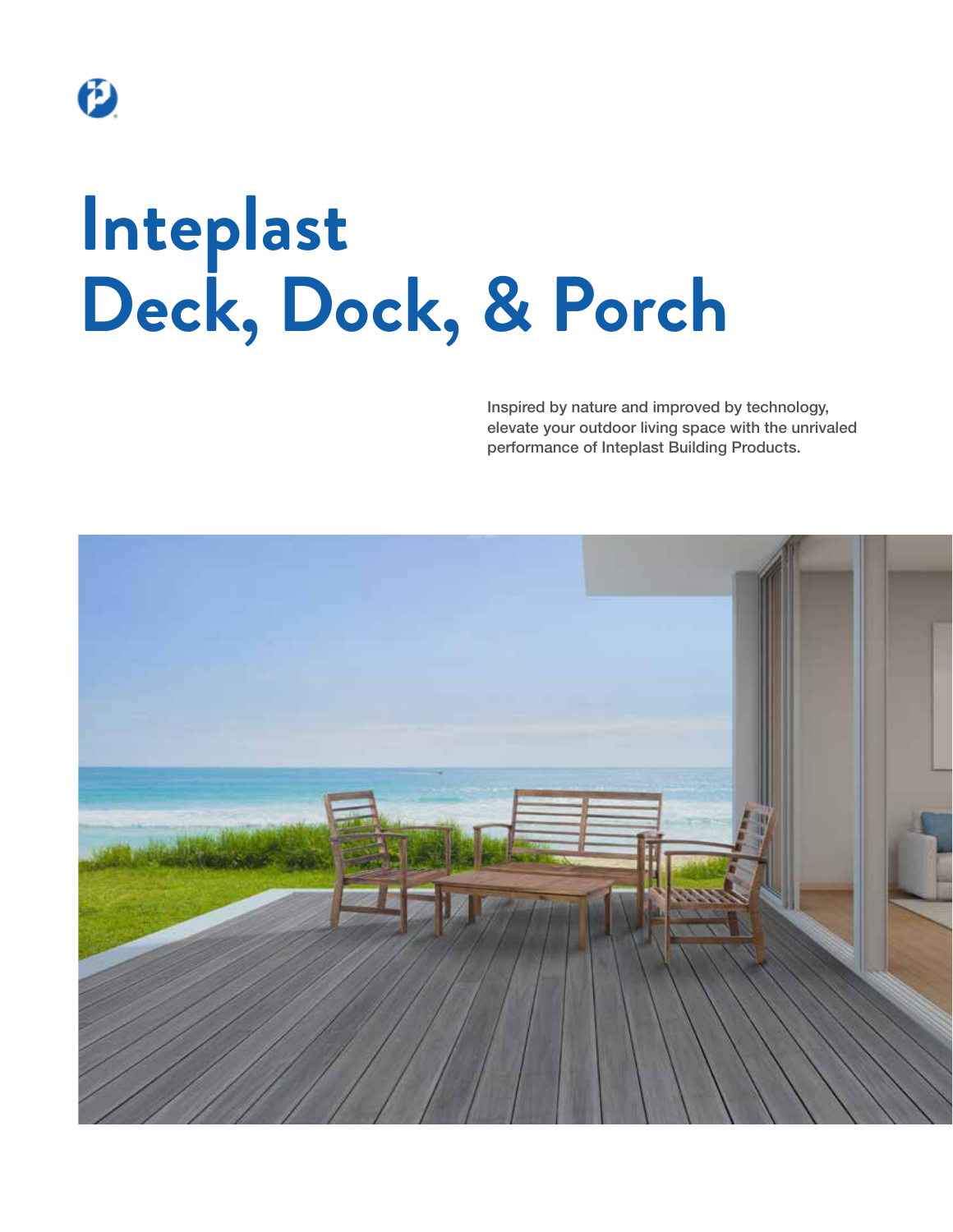

## **Inteplast Deck Variegated Colors**



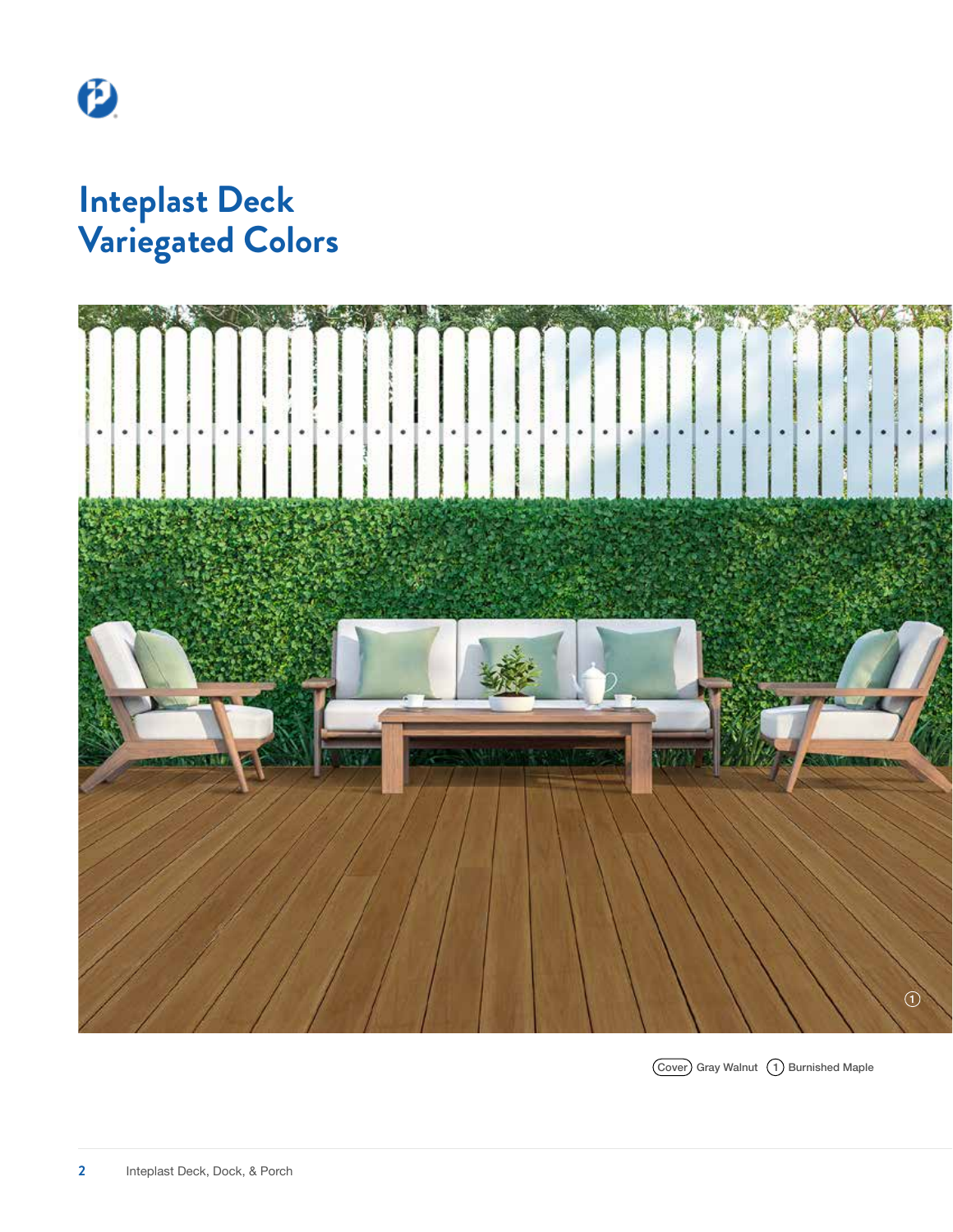

Our technology enables your deck to retain its color and charm against outside elements. Costly, continual upkeep will be a thing of the past. Don't sacrifice your time, energy, or money on your deck when you should be relaxing and enjoying your life outdoors.



Transform any outdoor living space with a deep, rich colored deck. Inteplast's Variegated Color Collection shows off the distinctive beauty of exotic hardwood with multi-toned streaking and a choice of reversible Teak and Cedar woodgrain finishes.

2 Warm Walnut 3 Red Cedar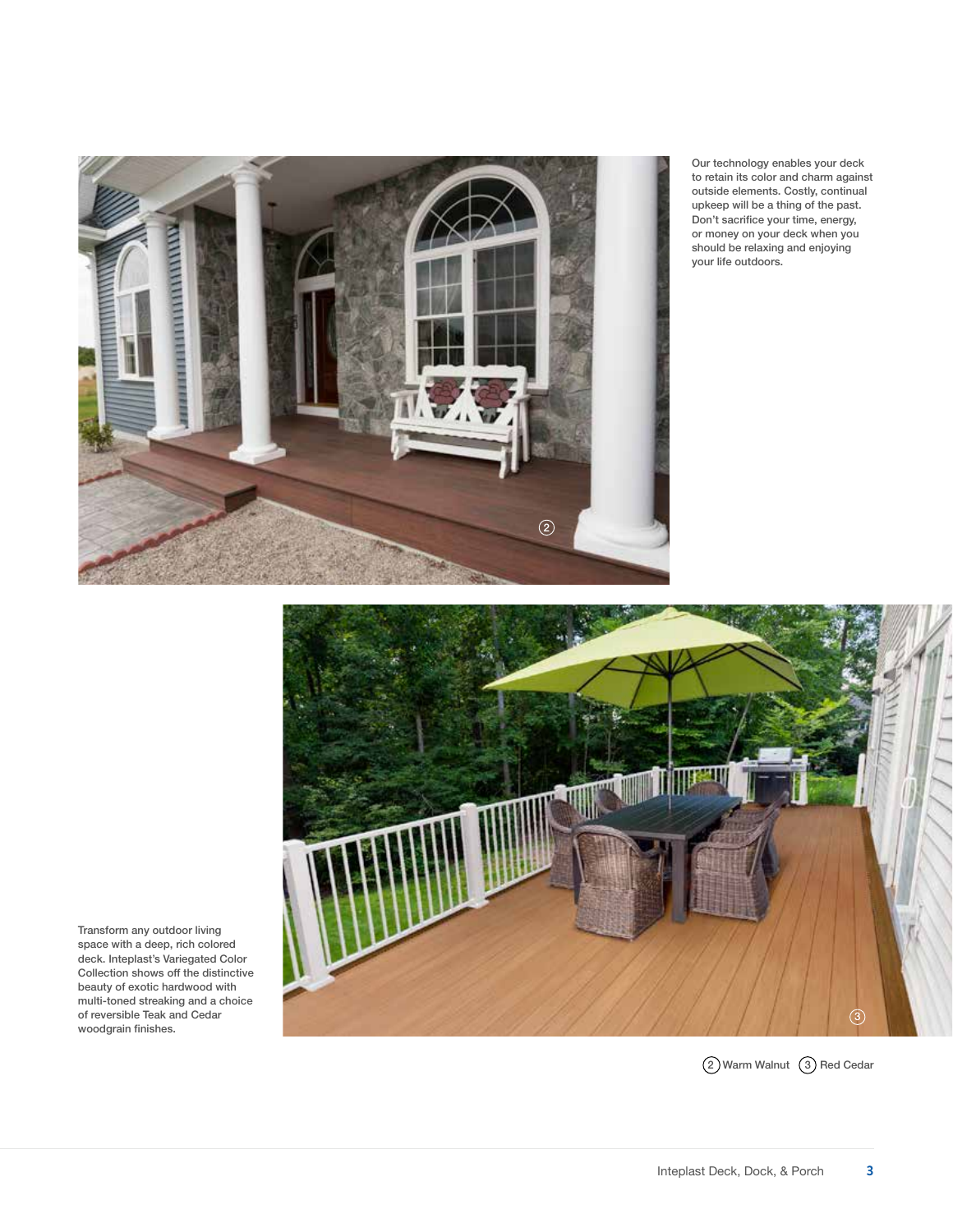

## **Inteplast Deck & Dock Solid Colors**



Start the first step of any outdoor living space with a great finish that will last. Inteplast's Solid Color Decking is designed to emulate painted hardwood with reversible Teak and Cedar woodgrains and engineered to perform beautifully through the seasons.

**NEW**  $\circled{2}$ 

Inteplast Dock features the capability to span 24" and is reversible with Teak and Cedar woodgrain finishes. Offering unmatched performance, exceptional durability, and the advantage of being lighter weight than composites. Its resistance to moisture and superior color retention makes it ideal for rainy and coastal areas as well as regions that experience more sun.

1) Gray Deck (2) Desert Brown Dock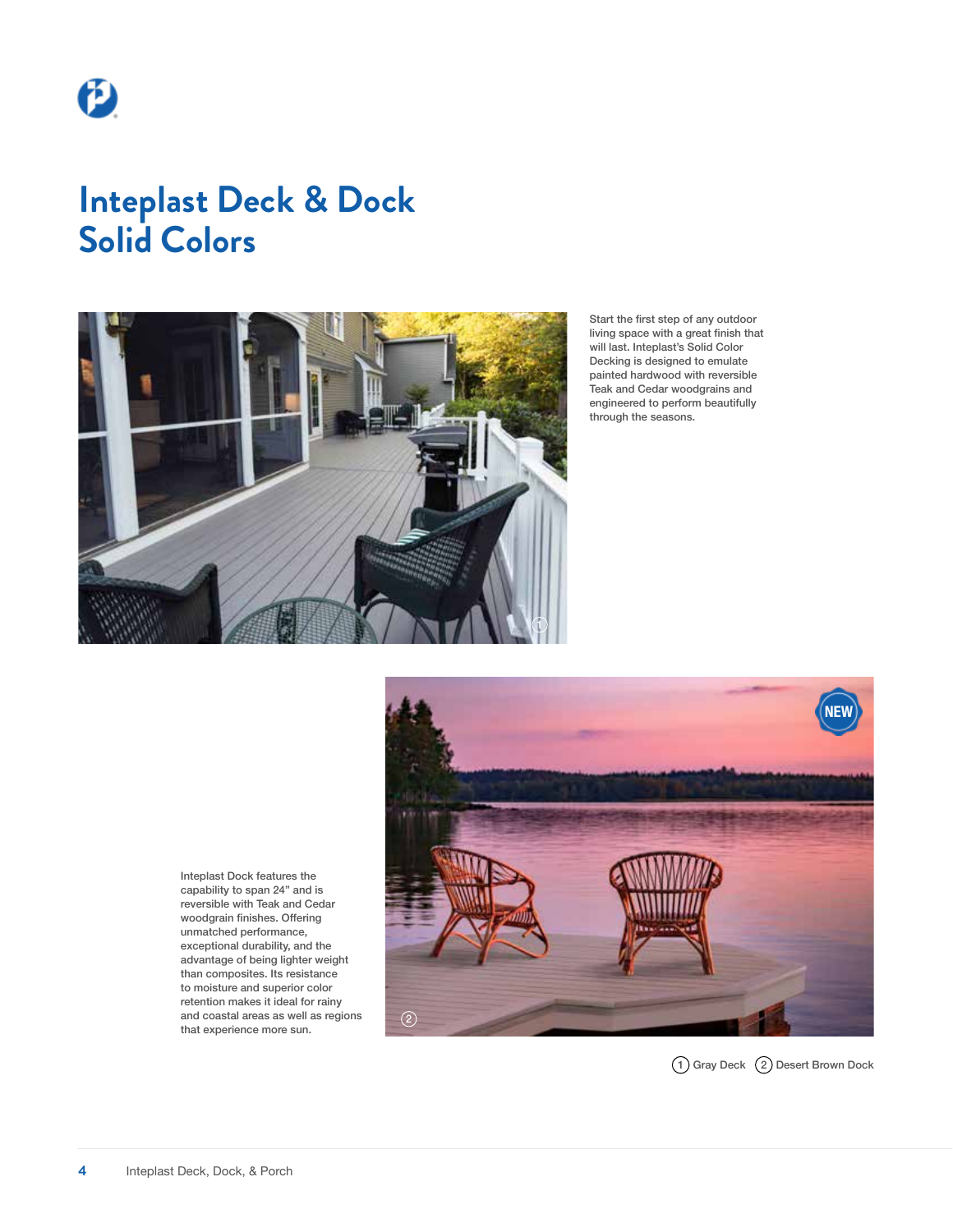## **Inteplast Porch**



The unmatched capstock performance not only offers durability, but long-lasting color retention. Designed with a tongue & groove system in four rich colors with reversible Teak and Cedar woodgrain finishes to give you options to create that first step into your home.

Give your home a classic look with Inteplast Porch. Bring traditional charm, elegance and style to your doorstep and forget about the worries that come with traditional wood porches.

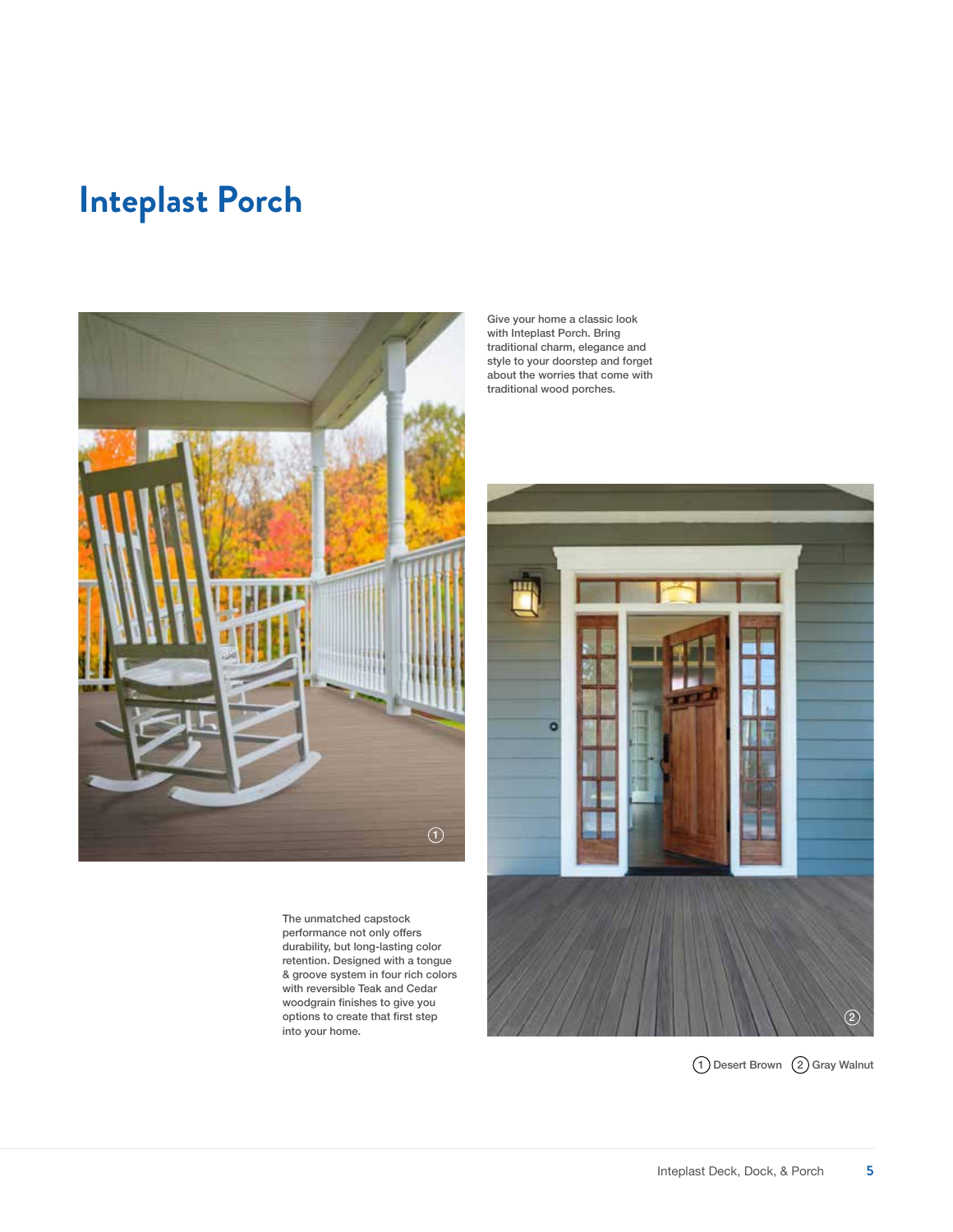## **Inteplast Deck Variegated Colors**

#### **Teak & Cedar Grain Dual Sided Embossings**



# **Inteplast Deck Solid Colors**

#### **Teak & Cedar Grain Dual Sided Embossings**



## **Inteplast Dock Solid Colors**

## **Teak & Cedar Grain Dual Sided Embossings**





**Slate**  Teak grain | Cedar grain **Desert Brown**  Teak grain | Cedar grain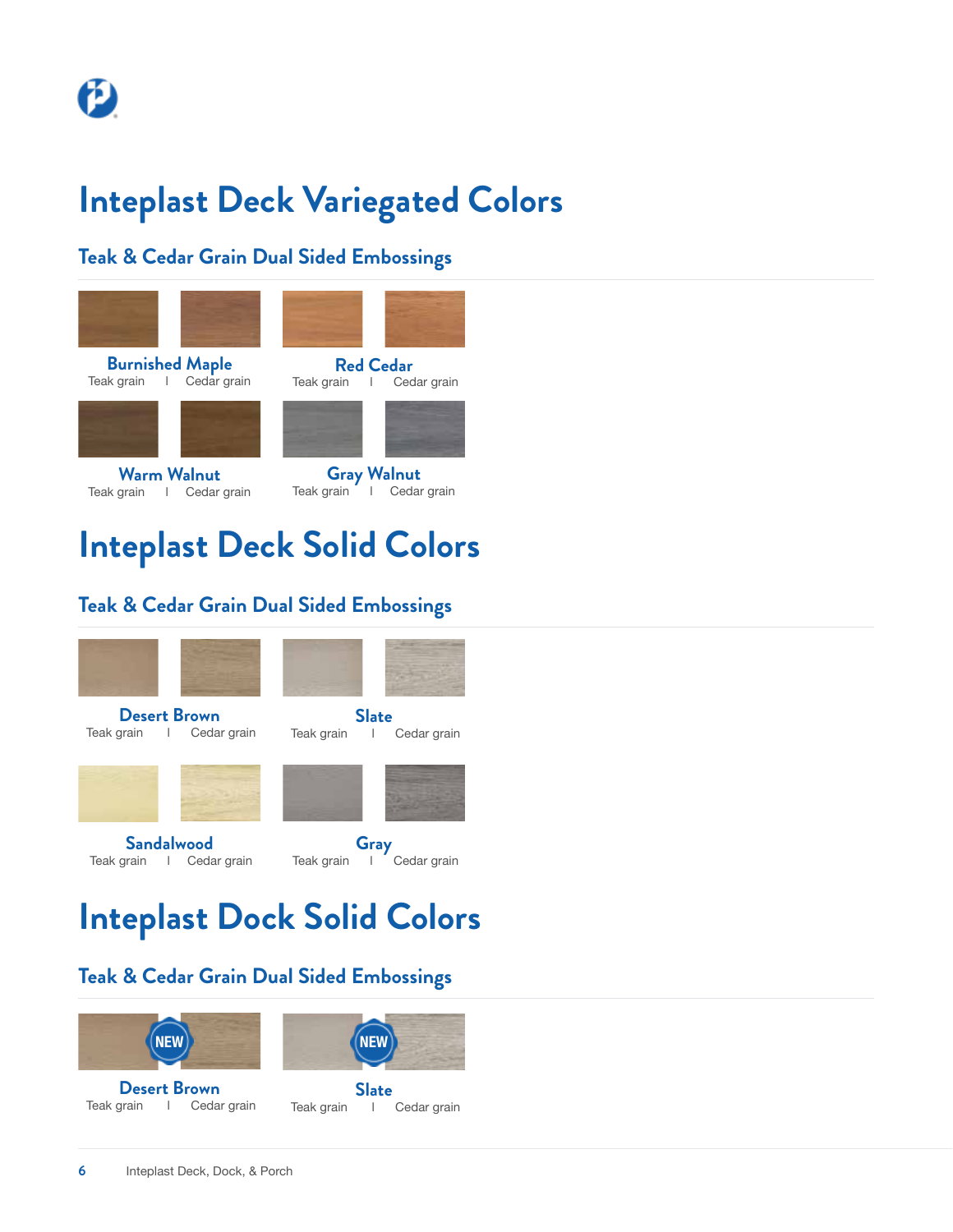

## **Inteplast Porch Solid & Variegated Colors**

**Slate**  Teak grain | Cedar grain

#### **Teak & Cedar Grain Dual Sided Embossings**



**Desert Brown**  Teak grain | Cedar grain







**Warm Walnut** Teak grain | Cedar grain



**Gray Walnut** Teak grain l Cedar grain

#### **Features & Benefits**

- Engineered to be durable, lightweight, and moisture resistant
- Constructed of 100% PVC with no organic materials
- Will not rot, crack, split, or splinter while being impervious to moisture, insects, and termites
- Our capstock technology enables our boards to retain their color and charm against the outside elements
- Ultra-low maintenance, never needs painting, staining, or sealing
- Each board is reversible with two unique woodgrain finishes
- Installs with all industry standard stainless steel fasteners, or hidden fastening systems
- Can be heat bent to form curves or custom designs
- Lifetime Limited Residential Warranty
- 25-Year Fade & Stain Residential Warranty
- 20-Year Commercial Warranty





Moisture Resistant Insect Resistant

Ultra-Low **Maintenance** 

#### **Sizes & Profiles**

**DECK** - Square Edge

Thickness Width Lengths 1" 5-1/2" 12',16', 20'

#### **FASCIA**

Thickness Width Length 1/2" 11-3/4" 12'

*Available in Reversible Teak & Cedar Grains*



 $1-1/2"$  5-1/2"

**PORCH** - Tongue & Groove Thickness Width Lengths<br>1" 3-1/8" 12'.16'  $3-1/8"$  12',16'

## **Test & Code Compliance**

- ICC ( International Code Council ) Evaluation Service Report #ESR-2824
- Meets ADA slip resistance compliance ASTM-F1679

#### **Note:**

- 1. Inteplast Deck, Dock, and Porch provides the ultimate look of natural wood and may exhibit a slight variation of color and grain from board to board.
- 2. Colors may vary due to printing, please see actual product before making a selection.
- 3. Visit our website for updated warranties, installation guidelines, clean & care guidelines: www.inteplastbuild.com/literature.html